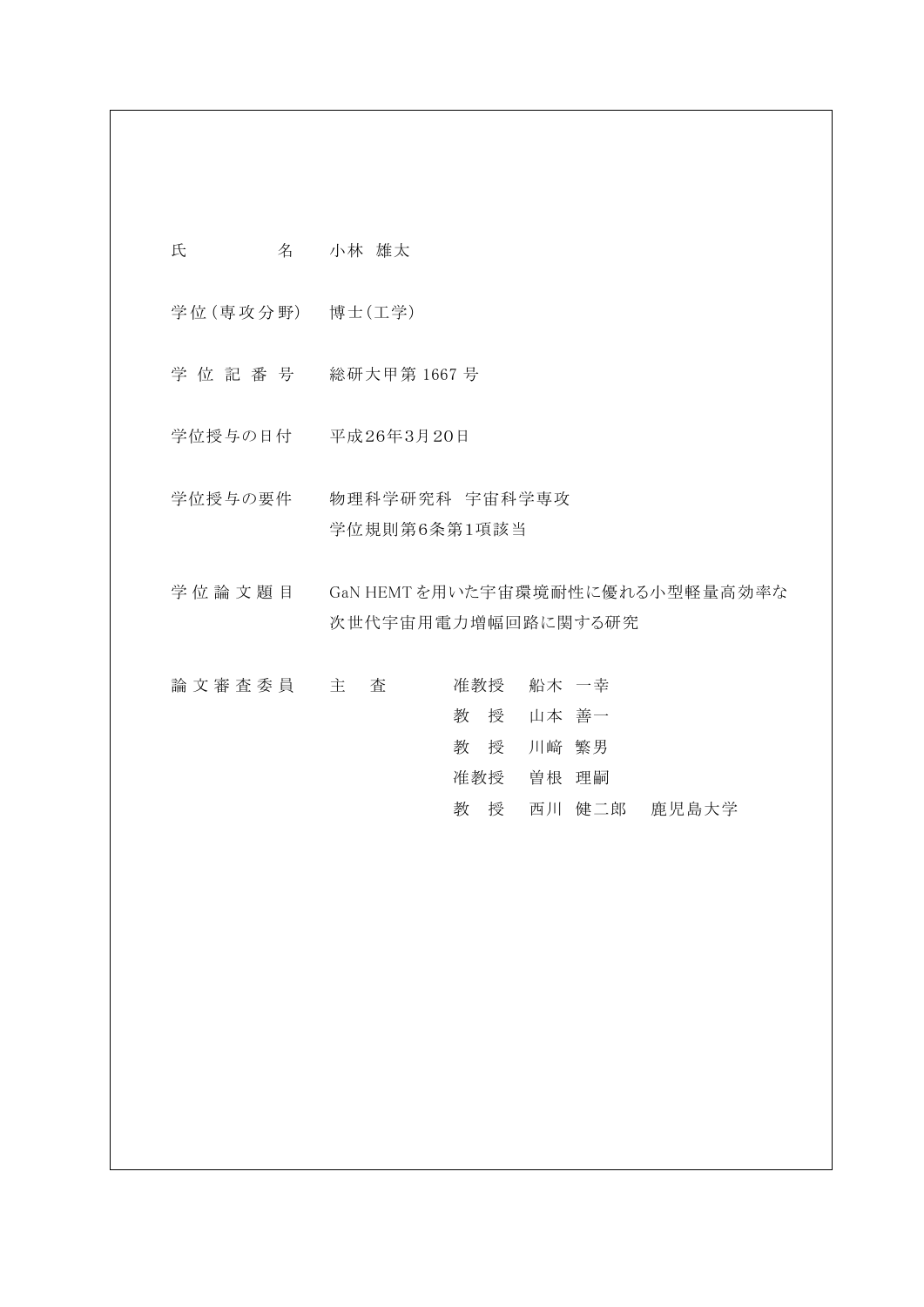## 論文内容の要旨

## Summary of thesis contents

Research on a space-tolerant, small-sized, lightweight and highly-efficient next generation power amplifier using a GaN HEMT

One of the most indispensable impacts on onboard power consumption has been generally caused by a transmitting power amplifier among the other spacecraft bus subsystems. Due to the large amount of power consumption, it is inevitable that the size (or footprint) and weight of the transmitting power amplifiers become large for heat release. Therefore, developing a highly-efficient onboard transmitting power amplifier is one of the great issues for future various space missions. From these backgrounds, this research concerns the world's first space-use amplifier circuit using a gallium nitride (GaN) high-electron mobility transistor (HEMT) for the realization of space-tolerant, small-sized, lightweight, and highly-efficient onboard transmitting power amplifier.

 Regarding onboard transmitting power amplifiers, travelling-wave tube amplifier (TWTA) and solid-state power amplifier (SSPA) have been mainly used. In general, TWTA uses a vacuum tube called traveling-wave tube and its component total efficiency is up to 35 to 55%. In contrast, SSPA usually uses a gallium arsenide (GaAs) based field-effect transistor (FET) and its total efficiency is around 20 to 30%. Due to the highly-efficient characteristics, TWTA has been mainly used as a high power amplifier dealing with more than 20-W output power. However, with respect to mechanical environment tolerance, lifetime, occupied area (footprint), and discharge risk, SSPA is superior to TWTA because TWTA uses a fragile sculpted-glass tube and needs high voltage (kV) operation. Thus, highly-efficient SSPA has been strongly required and a highly-efficient amplifier circuit is quite important to achieve this. In this research, GaN is selected as an amplification device among the other semiconductor devices since it has the characteristics of high breakdown voltage and high thermal conductivity in addition to wide band gap. As a result, in comparing Johnson's figure of merit, the suitability as high power and high frequency device, GaN is up to about 100 times higher than GaAs. In addition, GaN is expected to handle large RF power in small size with high efficiency compared to GaAs since GaN's current density in HEMT structure is larger than that of GaAs as well as breakdown voltage and thermal conductivity of GaN is superior to those of GaAs. Here, researches concern amplifier using GaN have been reported a lot. However, they mainly focus on the realization of high power, high frequency and high efficiency. In other words, how to apply GaN to amplifier circuits for space applications has never proposed. Therefore, this research focuses on the following to achieve this: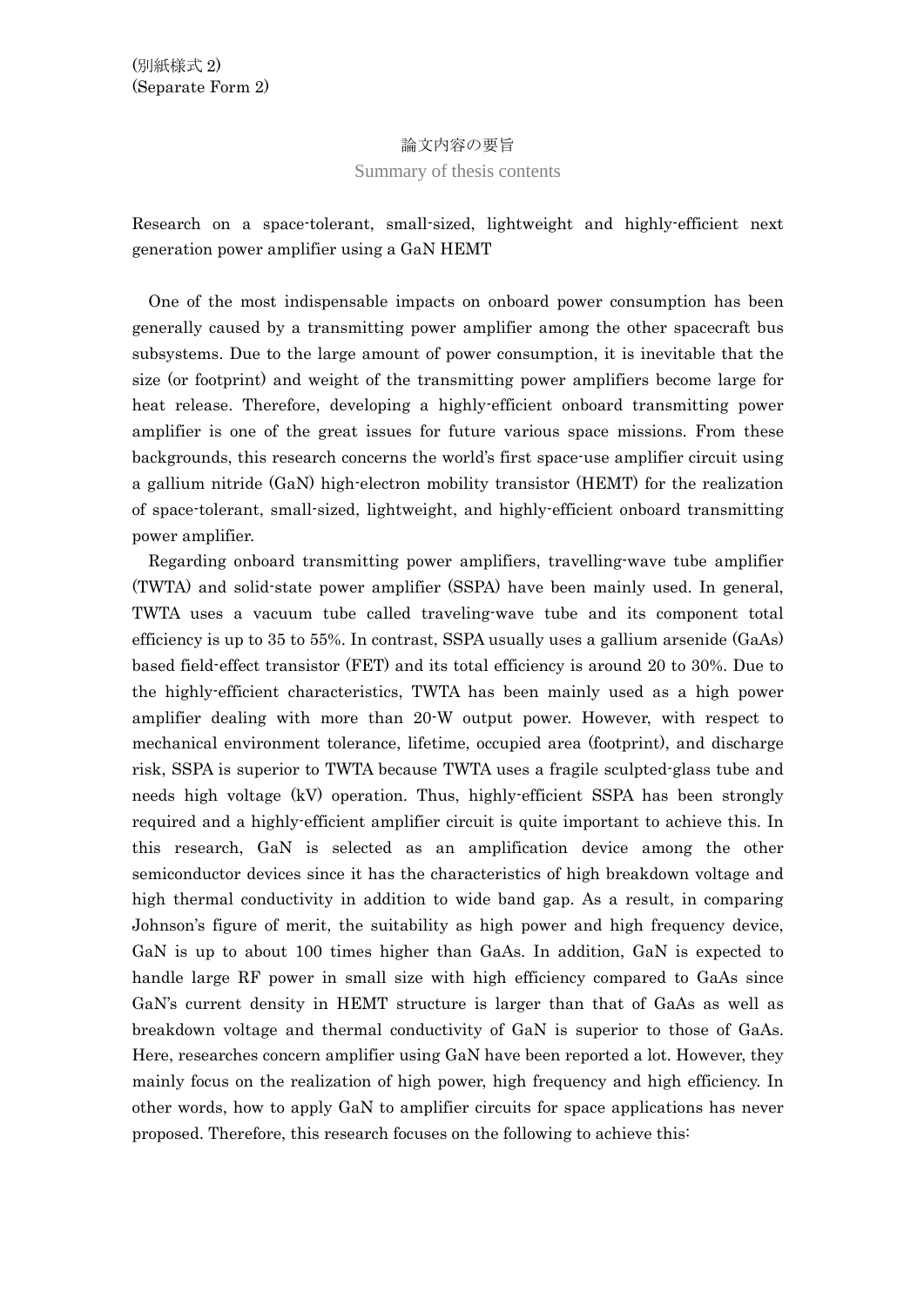I: Device selection method of X-band GaN HEMT for space-use amplifier.

II: X-band, highly-efficient, highly-reliable and highly-accurate amplifier design/evaluation method that can minimize the error between design and measurement in order to enhance the reliability for space applications as well as achieve high efficiency.

III: Mounting method of GaN HEMT considering harsh space environment.

 With respect to the device selection of X-band GaN HEMT for space-use amplifier, it requires completely different attitude from the selection of S-band, terrestrial GaN HEMT. This is because that there are so many highly-efficient, internally-matched and packaged GaN HEMTs in S-band, but no such devices in X-band. In addition, realizing high power in parallel structure using low power devices and operating with active thermal control system can be done only for terrestrial applications since there are no strict restrictions regarding size, weight and heat release environment. Considering these things, this research selects externally-matched and bare-chip GaN HEMT that can deal with high power in single-end structure. Moreover, GaN on silicon carbide (SiC) HEMT is selected so as to enhance the space applicability since SiC has good material properties such as high thermal conductivity and wide band gap compared to silicon (Si). To evaluate the validity of the device selection method, X-band GaN on SiC HEMT and S-band GaN on Si HEMT are tested by thermal vacuum and radiation (total ionizing dose). There are no specific differences between X-band GaN on SiC HEMT and S-band GaN on Si HEMT in thermal vacuum test whose temperature range is from -20 to 60 degC. However, in total ionizing dose test using 60Co, S-band GaN on Si HEMT is degraded up to 1.37 dB of output power and 21.7% of PAE after 320-krad exposure even though X-band GaN on SiC HEMT is not affected at all. Therefore, it is confirmed that proposed device selection method of X-band GaN HEMT is feasible for space-use amplifier.

Next, the realization of X-band, highly-efficient, highly-reliable and highly-accurate amplifier design and evaluation method is one of the great issues for space applications. At the beginning, we conduct both small signal and large signal design using the nonlinear device model that is constructed based on Angelov GaAs FET nonlinear model and the model parameters are modified for GaN HEMT on the basis of measurement RF and DC characteristics. In this case, although fabricated amplifier demonstrates superior (highly-efficient) performance such as 10.1 dB of small signal gain, 42.6 dBm of maximum output power and 47.3% of maximum PAE at 8.4 GHz, the errors between design and measurement are not enough small to enhance the reliability for space applications. For instance, the error of small signal gain is 2.2 dB, peak frequency is 129 MHz, the maximum power at 8.4 GHz is 0.3 dB and the maximum PAE at 8.4 GHz is 4.4%. To reduce these errors, we propose to estimate the error of bonding wire between model and measurement by modifying the length of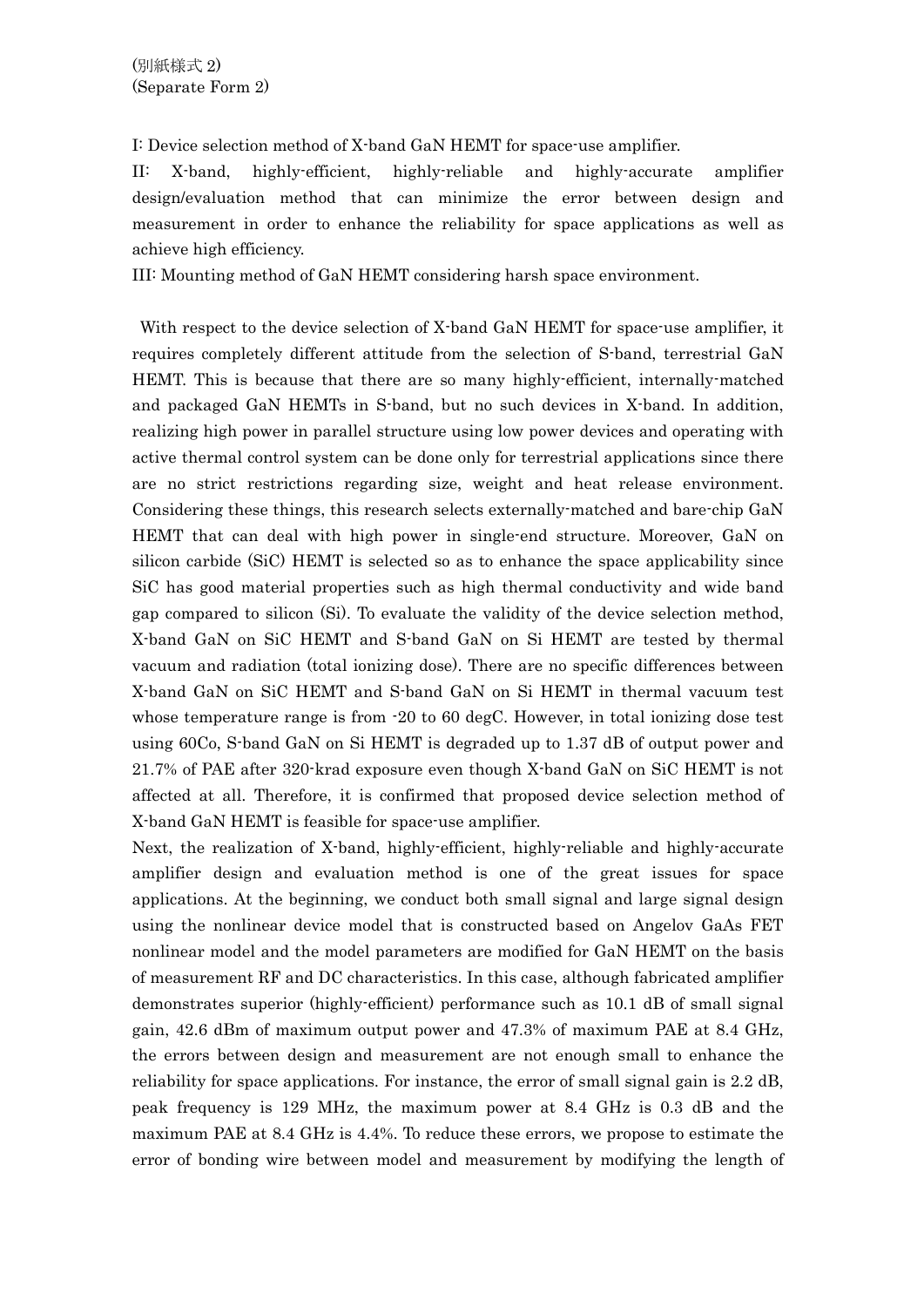bonding wire in measurement since the model behavior of bonding wire in circuit simulator is uncertain although it has a profound effect on the peak frequency in measurement. Here, in general, the errors due to the uncertainties of bonding wire are tried to reduce by adjusting the fabricated circuit patterns, such as adding or cutting the copper substrate by trial and error since modifying the length of bonding wire in measurement is quite difficult. However, this kind of method leads to a considerable change in the fabricated circuit patterns. As a result, it becomes extremely-difficult to evaluate the differences between design and measurement fairly as well as to achieve highly-reliable and highly-accurate design and evaluation. By contrast, since proposed estimation can remove the uncertainties of bonding wire without any adjustment of the fabricated circuit patterns, we can fairly estimate the differences between design and measurement. Therefore, it is possible that the remaining errors due to the uncertainties such as parasitic capacitance or parasitic inductance caused by mounting are estimated by adjusting parameters with respect to drain, gate and source capacitances and inductances in the nonlinear model. Consequently, the error of small signal gain becomes 0.5 dB, peak frequency becomes 18 MHz, the maximum power at 8.4 GHz becomes 0.2 dB and the maximum PAE at 8.4 GHz becomes 1.2%. As observed above, we achieve X-band, highly-efficient, highly-reliable and highly-accurate amplifier design and evaluation method for space applications by constructing a nonlinear model in order to conduct a certain level of highly-accurate design and make it possible to adjust the model parameters, estimating the uncertainties in measurement without any adjustment of the fabricated circuit patterns and adjusting the parameters in the constructed nonlinear model.

 Finally, a mounting method considering harsh space environment is quite important since high-power and continuous-wave (CW) operation without any active thermal control is required in space applications as well as heat release characteristics is demanded to be free of the influence of space environment such as vibration, shock acceleration and vacuum. To achieve this, this research proposes that GaN on SiC HEMT is directly mounted on a convex–structure copper case with high thermal-conductivity solder paste (Sn-3.0Ag-0.5Cu). In comparing with the existing mounting method such as through-hole structure or subcarrier structure by thermal analysis, it is confirmed that proposed mounting method has the best thermal release characteristics of all. In addition to the analytical approach, proposed mounting method is evaluated in high temperature, thermal vacuum, vibration and shock acceleration tests. In the high temperature test using Peltier device in the atmosphere, when the temperature of a base plate is 73.3 degC, that of the fabricated amplifier is 85.5 degC, as a result, the temperature difference in the atmosphere is 12.2 degC. After reaching the equilibrium temperature, output power difference during 1-hour continuous operation stays no more than 0.1 dB. In addition to the temperature test,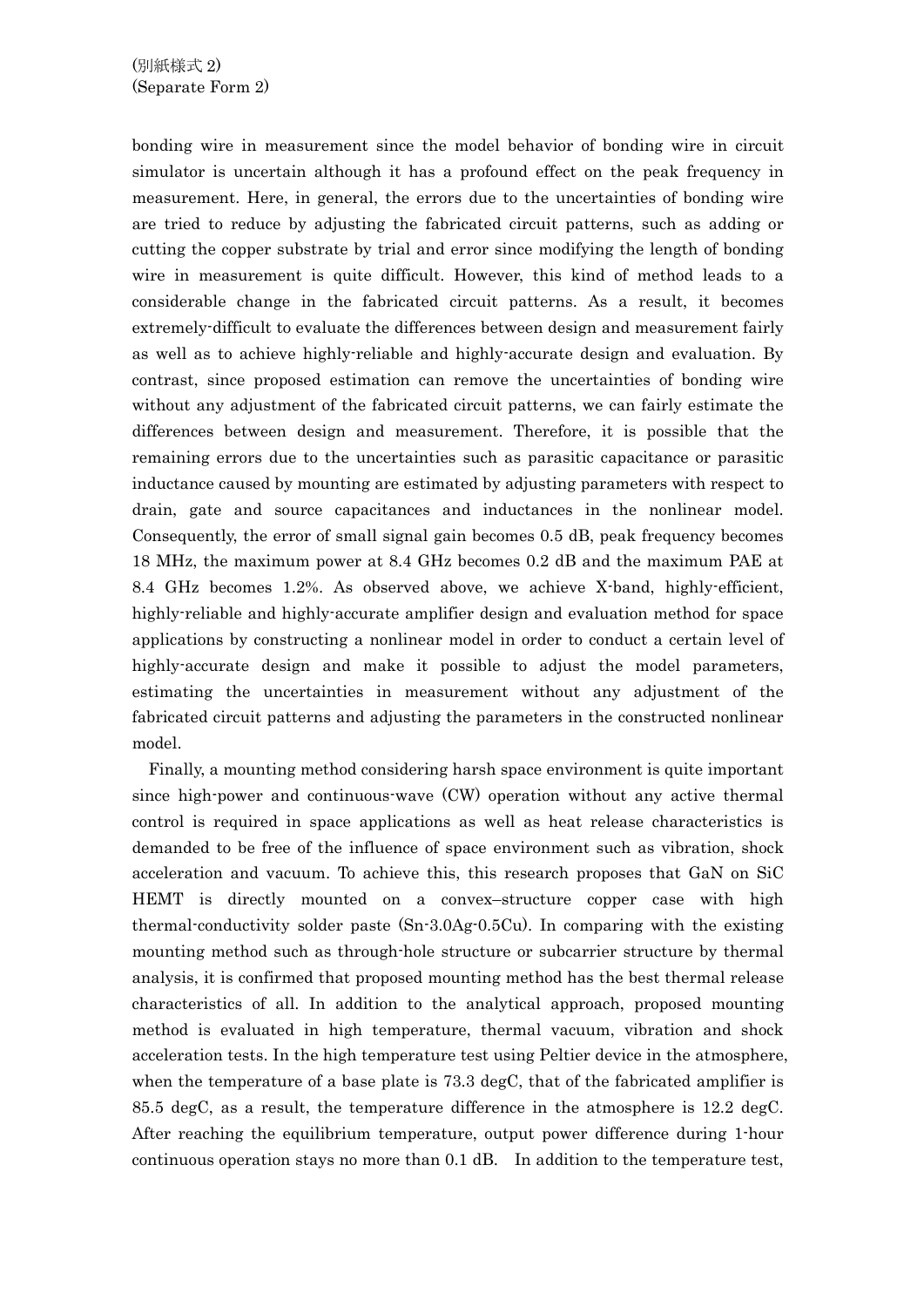it is confirmed that heat release characteristics is not affected by vacuum condition since the temperature difference between the base plate and the fabricated amplifier results in 12.0 degC under both low temperature  $(-20 \text{ degC})$  and high temperature (+60 degC) vacuum conditions in a thermal vacuum test. Moreover, output difference is also less than 0.1 dB after vibration and shock acceleration tests. Therefore, it can be said that the validity of proposed mounting method for space application is confirmed.

 The output power and efficiency achieved in this research, such as the maximum output power of 42.6 dBm and the maximum PAE of 47.3% at 8.4 GHz, are comparable to other related GaN amplifier researches. In addition, for the world's first actual use in space of SSPA using GaN HEMT in PROCYON project, SSPA engineering model (EM) using the GaN HEMT amplifier circuit achieved in this research is developed. Developed SSPA EM achieves more than 15 W of output power with 33.8% of total efficiency. This efficiency is the highest of all the existing X-band onboard SSPAs. To be more precise, it is about 8.0 to 13.4% higher than that of the other SSPAs. Additionally, radiation-hardiness SSPA is easily achievable due to the excellent material properties of GaN. Thus, the freedom of onboard SSPA's place increases. As a result, it may be possible to set an SSPA just beneath a transmitting antenna where radiation condition is much severer than the other place inside of a spacecraft. Consequently, feeder loss is expected to be mitigated and link margin is supposed to increase. In addition, GaN is also expected to make SSPA small and lightweight because it can deal with large amount of RF power in small size. Therefore, after the world's first actual use in space by PROCYON project, the SSPA is expected to be used in ultra-small deep space explorers launched by Epsilon rockets or large satellite for space science or space exploration missions in the near future. Moreover, it is also expected to apply the SSPA using GaN HEMT to a high power transmitting amplifier for ground stations. From these results, the world's first design, fabrication and evaluation method of a space-use high power amplifier using GaN HEMT for space-tolerant, small-sized, lightweight and highly-efficient SSPA comparable to TWTA is achieved.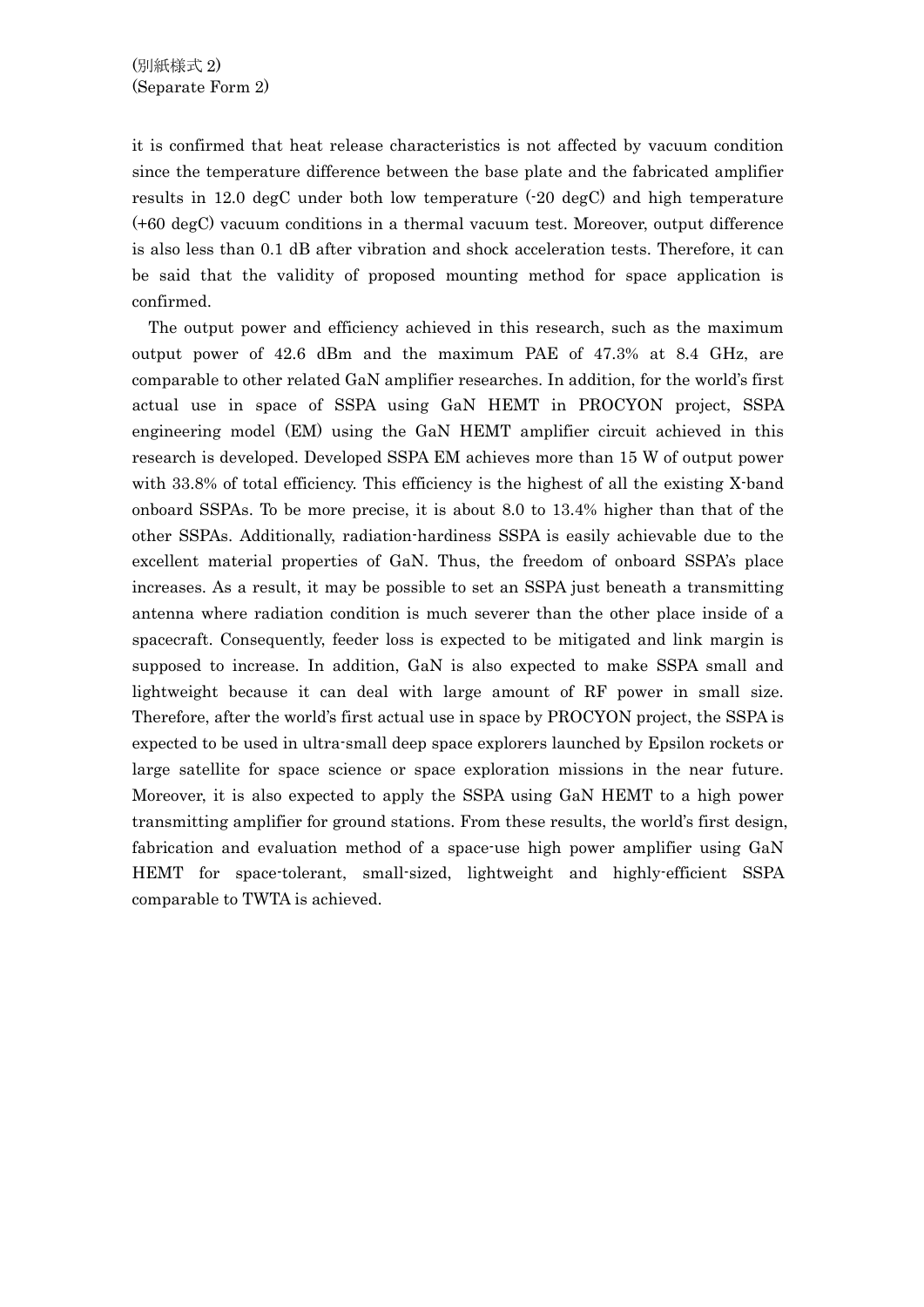## 博士論文の審査結果の要旨

Summary of the results of the doctoral thesis screening

出願者は,電力増幅器を中心とした宇宙機用通信系のデバイス・回路モジュールならび

にサブシステムの研究を行っており,本研究では,宇宙機バスシステムの中で最大規模の 消費電力を持ち,高速通信や超遠距離通信等の大電力化要求に対して大きな制約となる,

電力増幅器を対象とした.本論文では,GaN・高電子移動度トランジスタ(HEMT)によ

る小型軽量高効率化を目的とした宇宙用 X 帯固体化電力増幅器(SSPA)の設計・試作・

評価と,宇宙環境耐性の向上に関する研究結果を述べている.具体的には,GaN・HEMT を用いた電力増幅器の非線形モデルを構築し,この非線形モデルを用いた大信号でのシミ ュレーションを行うことで、実測値との誤差の少ない設計評価手法を確立した。こうした 設計評価手法と放熱特性に優れた実装方法を用いることで,GaN・HEMT を用いた電力 増幅器の大幅な効率向上を実現し,最大出力 42.6dBm,電力付加効率(PAE)47.3%の安 定動作を達成した.また,宇宙環境耐性評価試験を実施し,宇宙用回路モジュールの新し

い実装方法によって,強い放射線耐性,高温真空条件下での安定動作を世界で初めて実現 している.

 本論文では,第 1 章にて背景,目的,および本論文の構成について述べ,第 2 章では高 効率宇宙用電力増幅回路の実現に向けて,本研究における設計目標,関連研究と本研究の 位置付け,本研究で解決すべき課題とそれに向けたアプローチについて述べている.第 3 章においては本研究の学術的価値の高い GaN HEMT を用いた宇宙用電力増幅回路設計 に関して,X 帯搭載用デバイスの選定手法の提案,選定デバイスの実測値に基づく非線形

モデルの構築,小信号・大信号を用いた設計等,本研究における宇宙用電力増幅回路の設

計手法について述べており,第 4 章では前章の基礎理論に基づいて,GaN HEMT を用い た宇宙用電力増幅回路の作製および評価として,搭載用を考慮した実装方法の詳細,作製 した回路の RF 特性評価,動作点による RF 特性の改善, SSPA コンポーネントとしての

評価,宇宙用としての高信頼・高確度設計のための不確定要素の推定,非線形モデルのパ

ラメータ調整等について記述している.さらにその成果は,宇宙用電力増幅回路を用いた SSPA の世界初の宇宙実証に向けて,PROCYON プロジェクト搭載用として開発した SSPA のエンジニアリングモデル(EM)の評価を実施し,コンポーネントの総合効率 33.8 %以上が期待できるものとなった.これは, 20~26 %程度に留まる現状の X 帯の搭載系 SSPA と比較した際にも大幅な効率の向上が見込める上に,JAXA や NASA の搭載系進行 波管を用いた高出力増幅器(TWTA)の一部の総合効率と比較しても, 2~3%程度の差と なるため,TWTA との置換も期待できる.第 5 章では宇宙での実用を目指して,放射線試